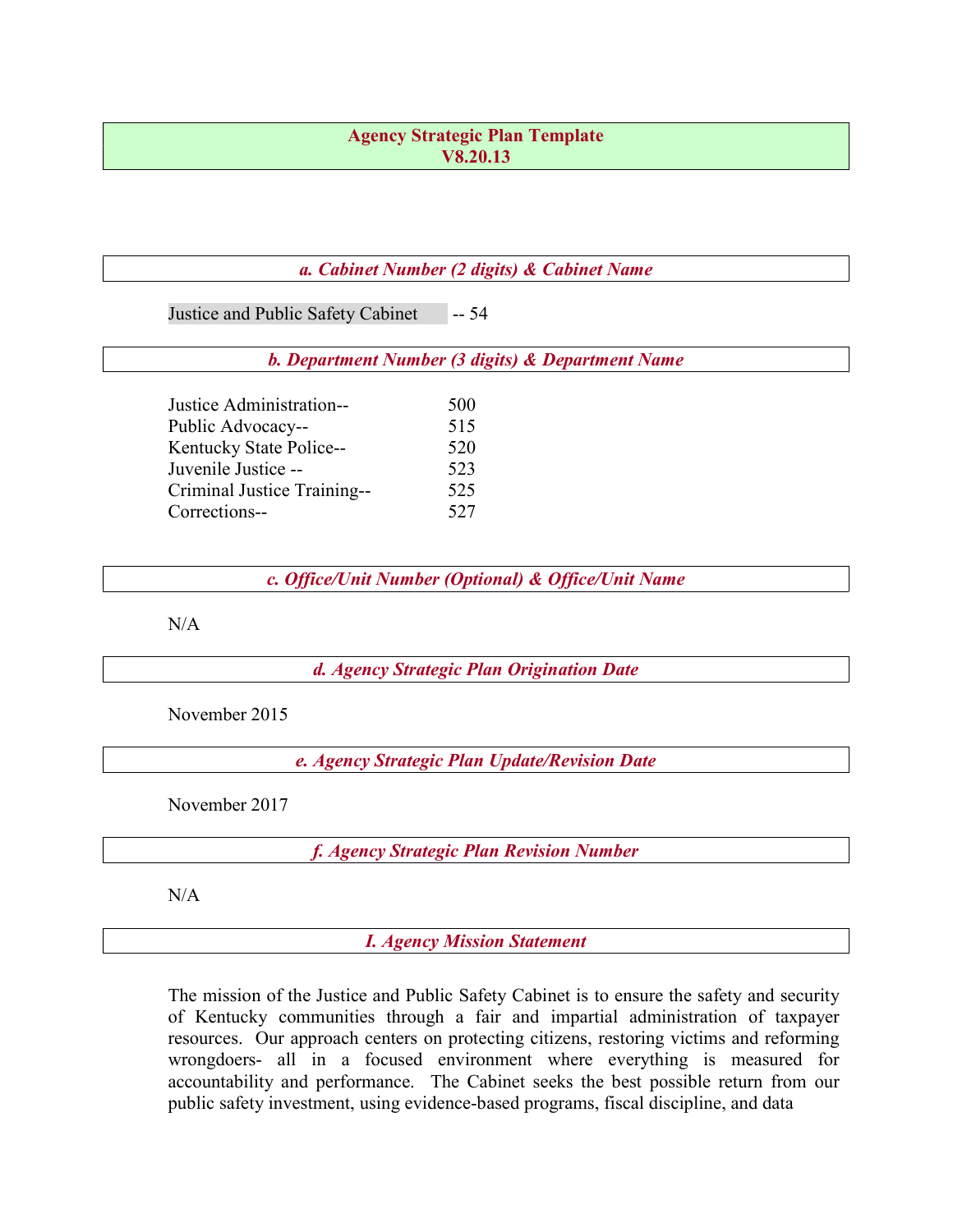-driven strategies. Likewise, we are committed to holding offenders to the highest standards of personal accountability.

## II. Agency Vision Statement

The vision of the Justice and Public Safety Cabinet is to remain a national leader in criminal justice while focusing our limited resources on the most effective strategies to reduce crime and protect public safety. This involves a comprehensive effort to right-size corrections, enhance re-entry programs, and reinvest any savings into law enforcement, community supervision, and better drug interventions. We will empower and support victims, and demand that offenders learn productive skills to support themselves after release.

### III. Agency Organizational Core Values

Public Safety: Our first obligation and highest priority is to protect the safety and security of Kentucky families and communities.

## Government Accountability:

We will perform all of our duties with the highest level of ethical and fiscal discipline, setting clear, measurable goals and continually evaluating our performance against those objectives. We have made it a priority to change the culture within its respective departments pertaining to a positive work environment and the prevention of sexual harassment. We have overhauled the entire Equal Employment Opportunity (EEO) investigation process due to previous deficiencies in this area. Now, every EEO complaint is investigated and reviewed by the Office of Legal Services and the Cabinet Human Resources Director to ensure employees are protected and held accountable for inappropriate behavior.

Data-Driven Decision Making: We will endeavor to administer justice using the best data, evidence, and policy expertise available to drive favorable outcomes.

Transparency: We will endeavor in every way to engage with Kentucky taxpayers, families, stakeholders, and all other members of the public, providing information in a timely and accurate manner and develop public confidence in our work.

Impartiality: We will provide a fair and impartial system of justice to all Kentuckians.

Serving those who serve and protect the citizens of the Commonwealth of Kentucky: We are committed to creating a culture that fosters positive interaction, recognition of service, a healthy work environment and strong recruitment and retention of dedicated staff.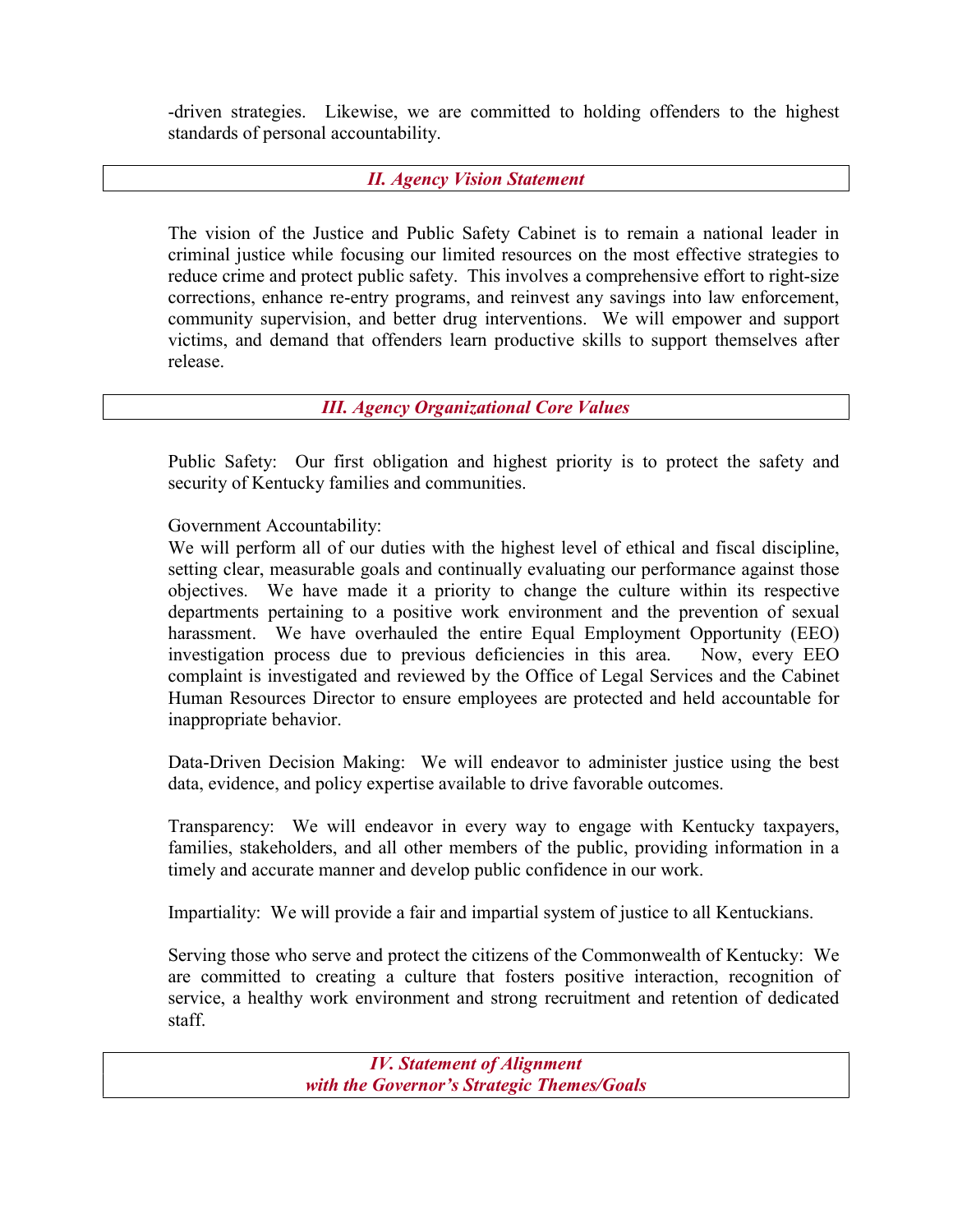# A. Strengthening Kentucky's Financial Foundation

- Examining criminal justice policy to ensure the citizens of the Commonwealth get the best return possible on their public safety investment.
- Focusing on successful re-entry and re-integration into society to improve public safety through lower recidivism, reduce corrections cost and provide sustainable alternatives to incarceration when available and appropriate.
- Provide affordable and accessible lower cost programming for juvenile offenders and their families through wrap around services in their communities.
- Creating a new Cabinet-wide administrative process to ensure maximum efficiency, transparency and accountability in every agency.

## B. Growing Kentucky's Economy

- Working with the Education and Workforce Development Cabinet on the Justice to Journeymen initiative, which provides offenders an opportunity to earn nationallyrecognized journeyman credentials in skilled trades while inside correctional facilities, aiding in successful re-entry.
- Focusing our workforce development efforts in both juvenile and adult facilities to meet the demands of current employers in the Commonwealth.
- Partnering with private industry to give offenders valuable workforce training while filling a much needed gap in Kentucky's growing workforce needs.

# C. Creating a Healthier Kentucky

- The Office of Drug Control Policy (ODCP) is partnering with the Cabinet for Health and Family Services (CHFS) to reduce the number of opioid overdose deaths.
- ODCP is also partnering with CHFS on developing Kentucky's Medicaid waiver, which would expand access to quality substance use disorder treatment options.
- The Cabinet is providing support for the Governor's "Hope and Help" Campaign; a campaign to raise awareness of the dangers of opioids, and reduce the amount of opioid overdoses in the Commonwealth.

## D. Protecting and Strengthening Our Communities

- The Department of Criminal Justice Training (DOCJT) is dedicated to ensuring that Kentucky has the most well-trained law enforcement professionals in the nation.
- Establishing the Post Critical Incident Seminar through DOCTJ has helpedofficers across the state in dealing with traumatic events.
- The Kentucky State Police (KSP) continues to allocate more resources and effort towards high-level opioid and methamphetamine interdiction.
- KSP has also implemented the Angel Initiative, which will direct individuals suffering from a substance use disorder into treatment.
- KSP is improving services to victims through establishing front line victim's advocates in every post throughout the state. The advocates provide resources from first contact with the criminal justice system.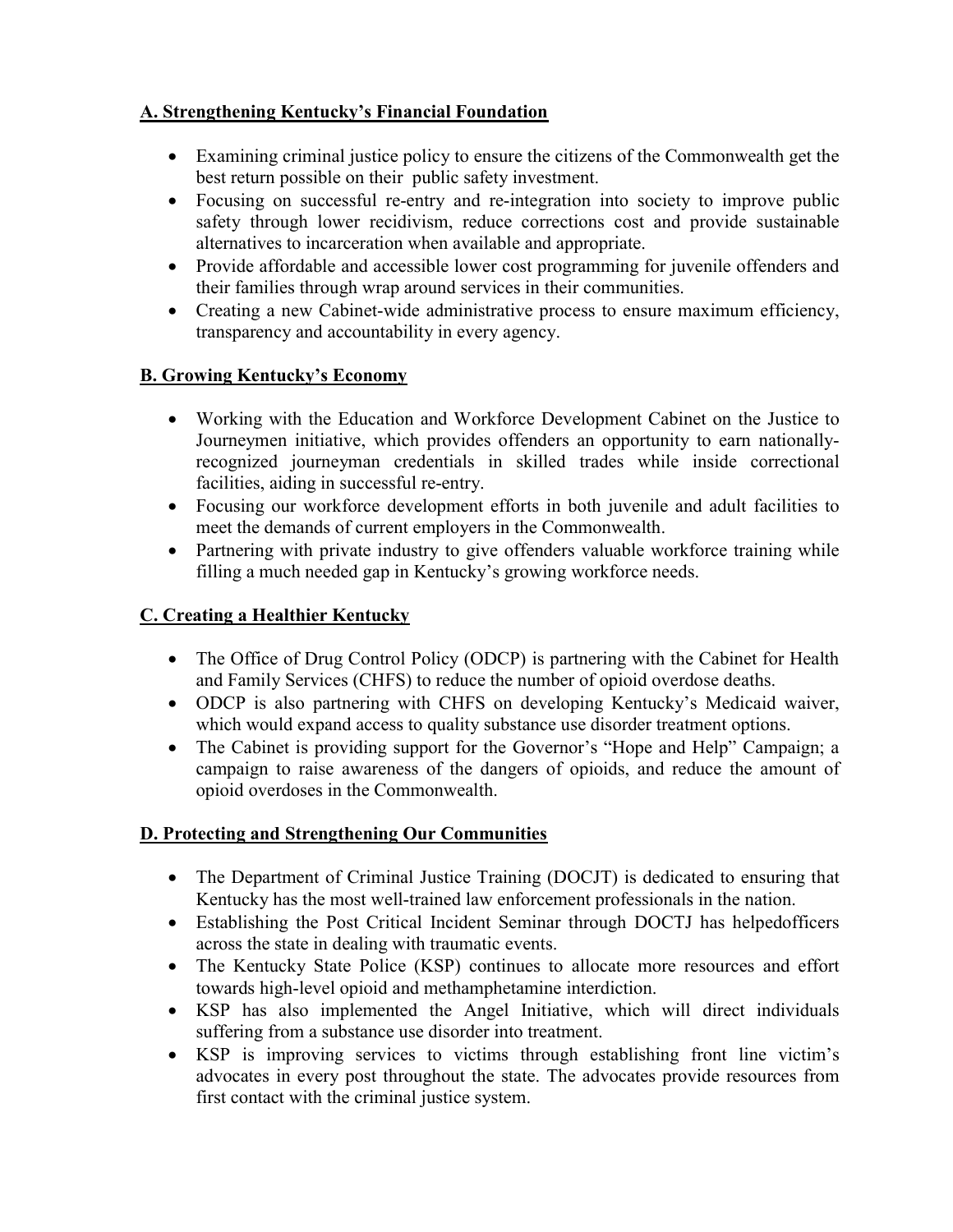- The Cabinet is incentivizing county jails to provide programming related to substance use disorders, rehabilitation, mental health, vocational training, and other necessary areas to prepare offenders for productive reintegration into their community upon release from custody.
- Implementing innovative strategies with local judicial circuits to provide alternatives to juvenile detention.

## E. Investing in Education and Workforce

- Providing enhanced educational opportunities to peace officers enrolled in the law enforcement training academy at the Department of Criminal Justice Training. In addition to law enforcement certification, recruits will graduate with an associate's degree from an accredited educational institution.
- Expanding relationships with community and technical colleges, as well as, partnerships with the Education and Workforce Development Cabinet to educate incarcerated adults and prepare them for successful reentry to society and Kentucky's growing workforce.
- Reducing red tape to allow officers to train in diminishable skills, such as driving and firearms training. These two categories account for most line-of-duty deaths.

### F. Serving Those Who Serve Us

- DOCJT has established the Office of Professional Development and Wellness, focusing on services for law enforcement that improve mental health and reduce incidents of suicide among Kentucky officers. DOCJT has implemented the Post Critical Incident Seminar, which will aid officers across the state in dealing with traumatic events. This effort will not only improve the lives of law enforcement professionals, but also the citizens they interact with on a daily basis.
- Improved recruitment and retention of qualified candidates for employment in the Justice and Public Safety Cabinet with:
	- o Increased pay for Juvenile Justice Youth Workers
	- o Increased training stipend for law enforcement officers
	- o Modernized progressive pay-scale for State Troopers.
	- o Increased pay for Probation and Parole Officers
- Continued focus on improving Kentucky State Crime Lab resources and recruitment and retention efforts for lab personnel.

V. Statement of Alignment with the Agency's Budget Request & 6-Year Capital Plan

The goals and objectives outlined within the Cabinet have been developed within the requested levels of funding in the 2020-2022 Biennial Budget submission and the 2020-2026 Capital Plan.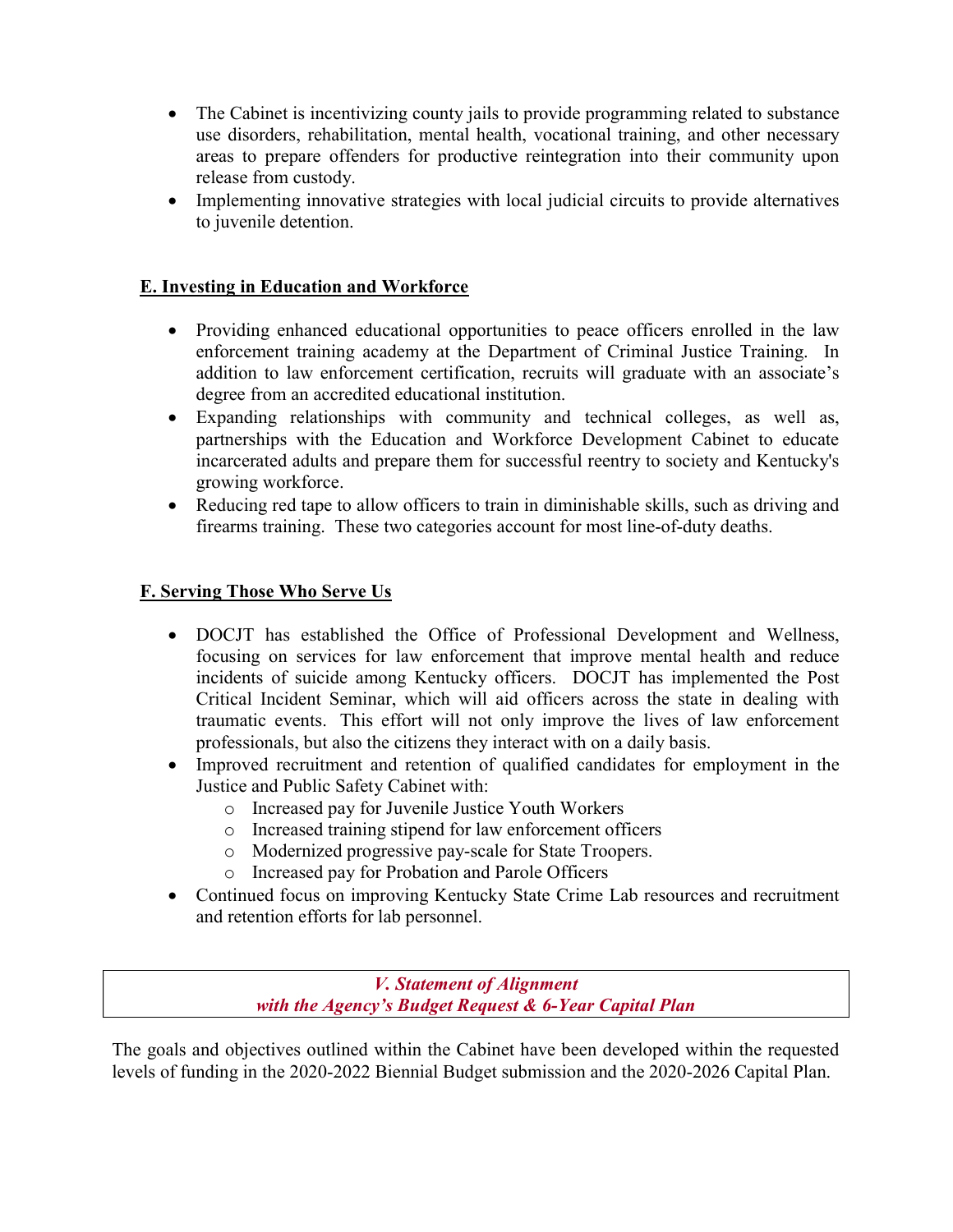A. Organizational Description:

The Justice and Public Safety Cabinet is the second largest Cabinet in state government with over 7,600 employees. The Cabinet is comprised of the following departments: Justice Administration, Public Advocacy, Kentucky State Police, Juvenile Justice, Criminal Justice Training, and Corrections. Divisions and units are attached to each department that provide valuable services and help facilitate the Cabinet's statutory mandates, as well as mission and vision for service to the Commonwealth. The duties and responsibilities of the Cabinet and each of its Departments are critical to the hard and soft infrastructure network of the Commonwealth and its citizenry.

## B. SWOT Analysis

- 1. Strengths
	- Experienced and dedicated leadership
	- Expertise and dedication of mission-driven staff
	- Valuable partnerships with stakeholders at national, state, and local level
	- Reorganization of departments for efficiencies creating stronger operational units and enhanced organizational structure
	- Balance of support and oversight of departments to provide accountable service to the Commonwealth and its citizens
- 2. Weaknesses
	- Budgetary reductions are causing necessary government expenses to increase, critical shortages in staffing, and a decline in the Kentucky State Police vehicle fleet
	- Increasing prison population without sustainable baseline funding
	- Retaining employees due to increased workloads and salary competition with other entities

### 3. Opportunities

- Collaboration with stakeholders for criminal justice reform
- Increase drug treatment opportunities through community partnerships
- Enhance public safety
- Attract and retain a trained workforce
- Right-size corrections
- Adjust Department of Corrections focus to reduce recidivism through strong re-entry programs that prepare offenders to renter society with training and support
- Reinvest any savings into law enforcement, community supervision, and better drug interventions
- Public Private Partnerships to build, renovate, and maintain correctional institutions, providing efficient, cost-effective and well-maintained facilities
- 4. Threats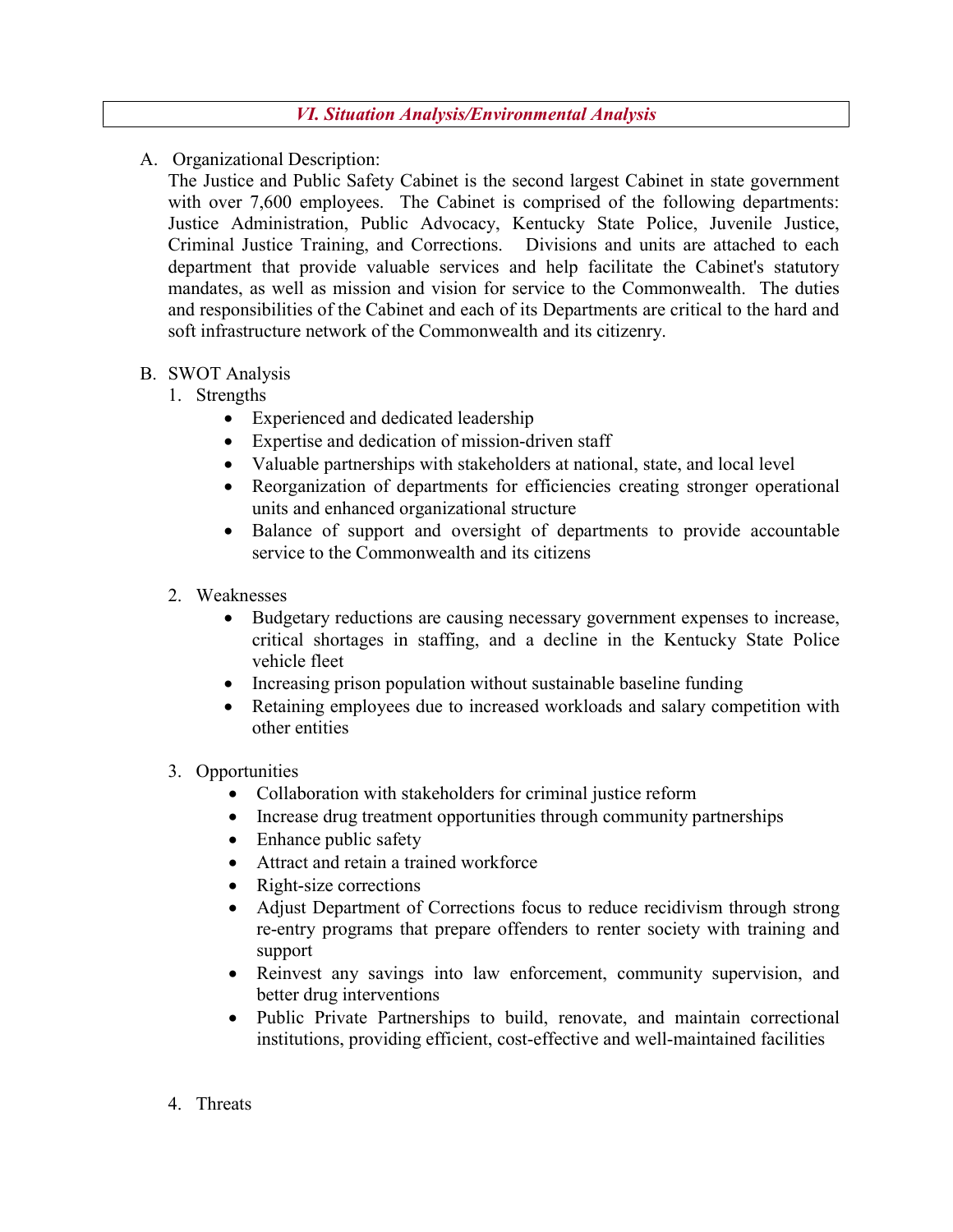- Opioid epidemic and all other substance abuse issues
- Budgetary reductions are creating increasing necessary government expense
- Critical shortages in staffing within Corrections and the Kentucky State Police
- Kentucky State Police fleet of vehicles degrading in quality, increasing in mileage, and contributing to the leading cause of officer deaths in Kentucky - vehicle accidents
- Increasing prison population and increased need for treatment and wraparound services
- With no funding available to maintain or repair facilities, degrading correctional facilities are causing condemnation and demolition at several state prisons

#### VII. Measurable Goals, Objectives & Key Performance Indicators

### Goal 1: Combating Substance Use Disorder with Improved Evidence Based Interventions.

Objective 1: Expanding the use of medically assisted treatment and proven evidence-based substance abuse programing to meet the individual needs of incarcerated offenders.

Objective 2: Improved integration of drug treatment with other wraparound services to reduce the prevalence and impact of substance abuse, minimize relapse and recidivism related to substance abuse.

Objective 3: Expanding the availability and use of naloxone among Kentucky law enforcement and other first responders to save lives.

Objective 5: Re-evaluate ineffective enhancements in Kentucky's penal code that increase penalties for low-level drug possession, while focusing necessary resources on drug trafficking.

### Goal 2: Aggressively pursue and implement smart-on-crime reforms to reduce prison and jail populations while preserving public safety.

Objective 1: Reduce recidivism through enhanced re-entry and vocational programs that prepare inmates to return to the workforce while providing a community-based support structure to prevent relapse.

Objective 2: Modernize probation and parole to provide individualized re-entry plans that help prevent relapse, reduce technical violations, and hold offenders accountable.

Objective 3: Collaborate on penal code reform, which would include re-evaluating felony classifications and reviewing the parole structure. Reform would also seek to provide flexibility to the Parole Board and provide individualized decisions regarding revocations.

### Goal 3: Continue improvements to Kentucky's juvenile justice system through further implementation of Senate Bill 200.

Objective 1: Reinvest savings from Senate Bill 200 into community-based interventions and alternatives to incarceration.

Objective 2: Continue to evaluate under-utilized juvenile facilities for possible efficiencies.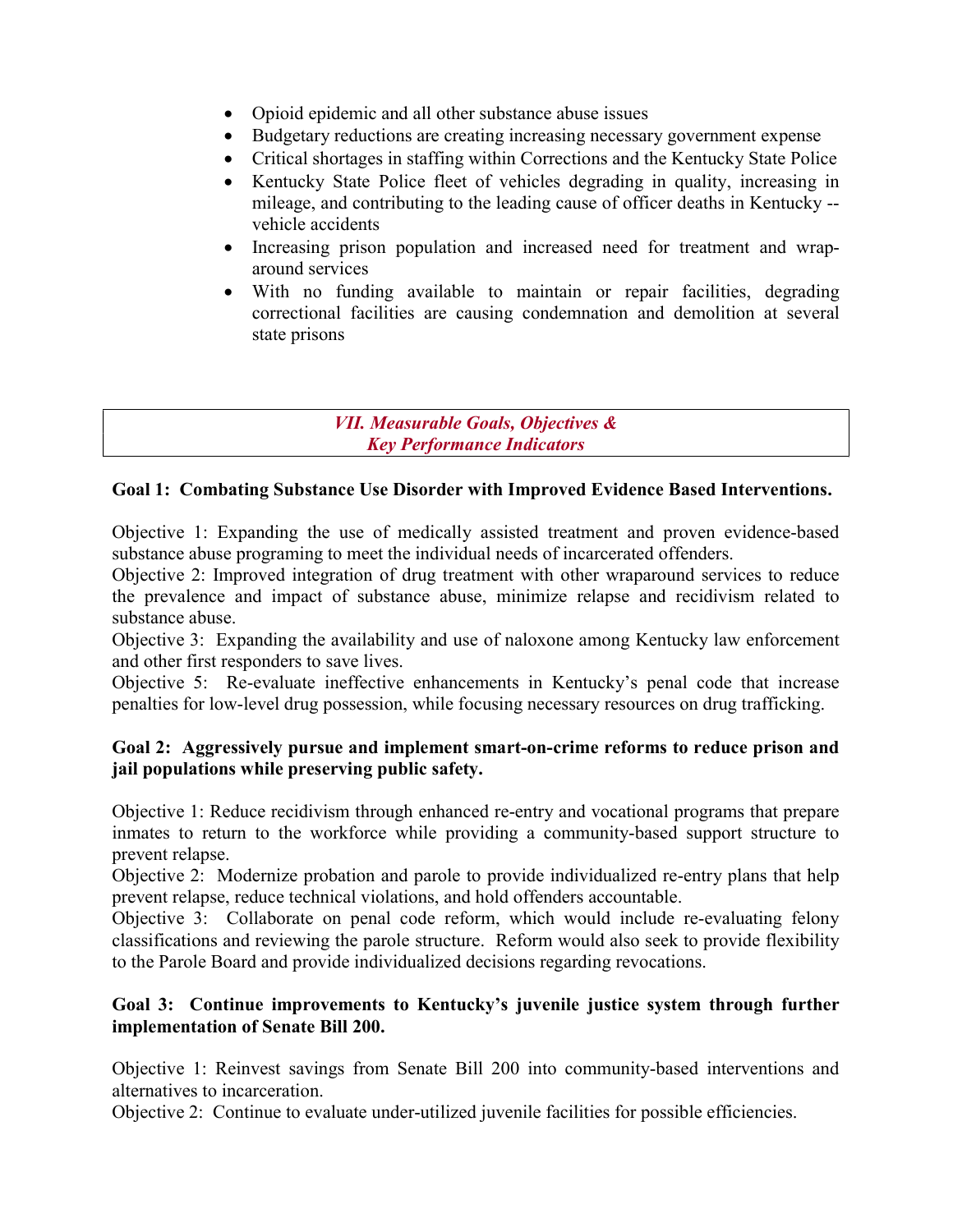Objective 3: Reduce recidivism through enhanced re-entry and vocational programs that prepare offenders to return to the workforce while providing a community-based support structure to prevent relapse.

### Goal 4: Strengthening law enforcement and law enforcement training to continue public safety in our communities.

Objective 1: Attract, develop, empower and retain a highly motivated, competent and efficient workforce to deliver timely and professional police services to citizens of the Commonwealth.

Objective 2: Enhance resources available to the Kentucky State Crime Lab to provide better service to the citizens of the Commonwealth.

Objective 3: Reduce the number of traffic crashes involving injury and death on Kentucky's highways.

Objective 4: Contribute to the creation of safe communities by initiating efforts to reduce and prevent crime.

Objective 5: Provide technical and logistic support to criminal justice agencies.

Objective 6: Promote the safety of Kentucky highways through commercial vehicle initiatives, driver and vehicle inspections, enforcement, compliance reviews, and education.

Objective 7: Improve the quality of law enforcement vehicles to prevent vehicle accidents, the leading cause of law enforcement fatalities.

> VIII. Strategic Plan Progress Report on Goals & Objectives Operable in the Last year

- Kentucky State Police began testing Rapid DNA technology to identify perpetrators in a matter of hours, rather than weeks or months. KSP conducted a pilot project in which sexual assault kits were collected at hospitals, analyzed on Rapid DNA instruments and compared to the state DNA database. Results provided identificaitons that could immediately assist law enforcement in their investigations.
- KSP established the Victim Advocacy and Support Services project, which will place a victim advocate/social services coordinator in each of KSP's 16 posts across the Commonwealth. These individuals will provide needed communication and systemsbased advocacy services to victims of crime. This project also helps maximize the amount of time that KSP troopers can spend investigating crime and keeping communities safe, while victim advocates take on responsibility of communicating with and supporting crime victims during their trauma. The project is funded with a \$2.5 million Victims of Crime Act grant through the federal Department of Justice. The Cabinet's Grants Management Division administered the grant award.
- KSP implemented the Angel Initiative, a statewide program that allows a person experiencing substance abuse to voluntarily present him or herself at any KSP Post to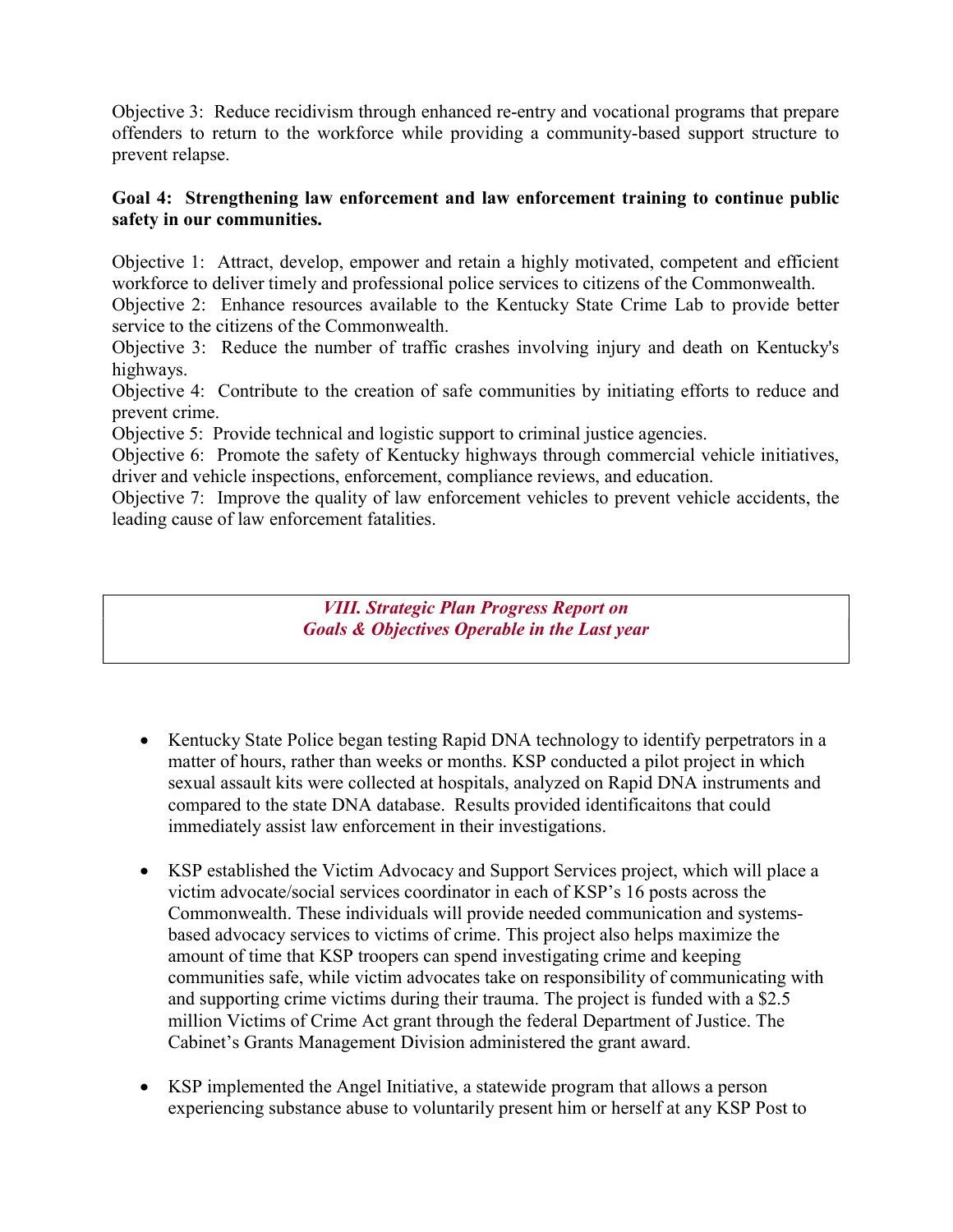request help. When this occurs, an intake procedure is carried out to ensure that the person is appropriate for treatment and that he or she does not have any active warrants or disqualifiers such as a listing on the state sex offender registry. Individuals are then placed into an appropriate treatment facility. In the first 12 months of the program, 81 potential candidates presented themselves at a KSP Post. Of those, KSP reported a 72 percent success rate for treatment placement.

- The Cabinet stregthened services and support for valued employees through:
	- o Salary increases for DJJ youth workers, funded through internal efficiencies,
	- o Conversion to hazardous duty retirement and implementation of a special entrance rate for DJJ employees,
	- o Increased training stipend for Kentucky certified law enforcement personnel,
	- o A modernized pay scale for Kentucky State Police,
	- o Implemented a 40-hour work week for correctional officers,
	- o Implemented a 12 percent raise for probation and parole officers,
	- o Provided a pay increase to commercial vehicle enforcement officers; and,
	- o Implemented locality pay for correctional officers working in proximity to the Louisville Metro area.
- The Department of Criminal Justice Training (DOCJT) conducted three Kentucky Post-Critical Incident Seminars for law enforcement and one for military personnel, serving 288 officers, dispatchers and their significant others. This program provides care and resources to DOCJT clients who suffer from post-traumatic stress as a result of their job duties.
- DOCJT established the Educating Heroes program in conjunction with Bluegrass Community and Technical College to offer Law Enforcement Basic Training recruits the opportunity to simultaneously earn an associate's degree while completing the 20-week academy.
- The Department of Public Advocacy's Alternative Sentencing Worker Program continued to yield returns on investment. The program offers courts individualized sentencing plans as an alternative to incarceration for defendants with substance abuse disorder or mental illness. In FY19, 2,954 such plans were approved by Kentucky courts, potentially saving \$35,343,714 in correctional costs in the first year alone. Prior validated studies by the University of Louisville and University of Kentucky demonstrated returns of \$3 to \$6 for every \$1 invested in the program.
- In 2018, the Kentucky Department of Corrections received approval for the Prison Industry Enhancement (PIE) Certification Program. PIE lifts certain restrictions on the sale of inmate-made goods in interstate commerce, permitting certified entities to sell the goods to the federal government. In September 2019, Gov. Bevin announced \$3.2 million in funding for the Eastern Kentucky Advanced Manufacturing Institute (eKAMI), a project that trains offenders in advanced manufacturing, equipping them with valuable skills to reenter the workforce upon release. DOC is working with additional partners to implement this innovative project, support Kentucky's workforce needs and enhance